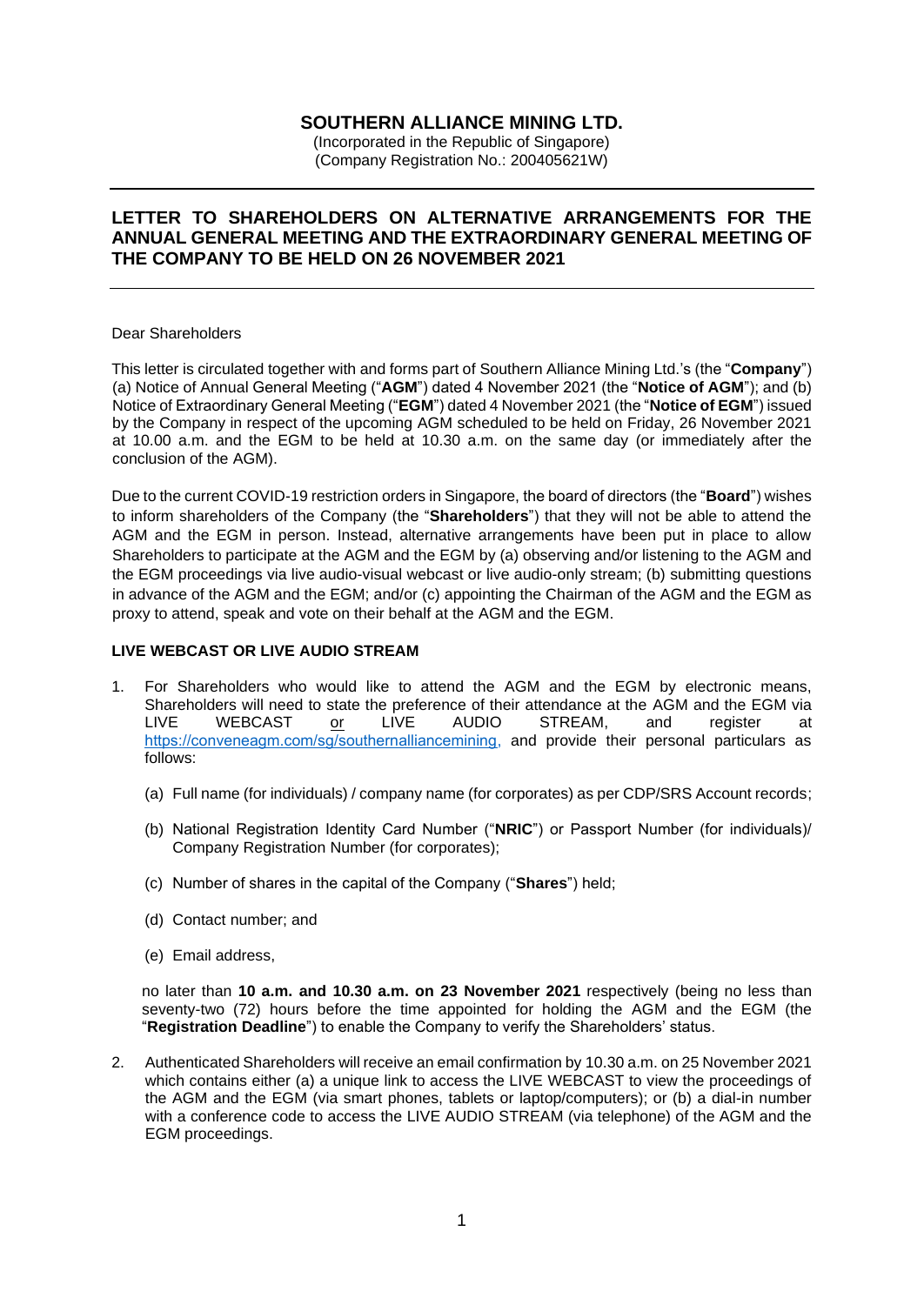- 3. Shareholders MUST NOT forward the abovementioned unique link or dial-in number with the conference code to other persons who are not Shareholders and who are not entitled to attend. This is also to avoid technical disruptions or overload the LIVE WEBCAST and LIVE AUDIO STREAM.
- 4. Investors who hold Company's shares through relevant intermediaries (as defined in section 181 of the Companies Act, Chapter 50 of Singapore), including Supplementary Retirement Scheme ("**SRS**") investors, and who wish to participate in the AGM and the EGM by:
	- (i) watching or listening to the AGM and the EGM proceeding via a live webcast;
	- (ii) submitting questions in advance of the AGM and the EGM; and/or
	- (iii) appointing the Chairman of the AGM and the EGM as proxy to attend and vote on their behalf at the AGM and the EGM, respectively,

should contact the relevant intermediary (which would include, in the case of SRS investors, their respective SRS Operators) through which they hold such shares as soon as possible in order for the necessary arrangements to be made for their participation in the AGM and the EGM.

5. Shareholders who do not receive an email by 10:30 a.m. on 25 November 2021, but who have registered by the Registration Deadline for both the AGM and the EGM should contact the Company for assistance at general@SAMiningLtd.com, with the following details included: (a) the member's full name; and (b) his/her/its identification/registration number.

## **DOCUMENTS FOR THE AGM AND THE EGM**

Documents relating to the business of the AGM and the EGM, which comprise the Company's annual report for the financial year ended 31 July 2021 (the "**Annual Report**"), the Notice of AGM, the Circular to Shareholders, the Notice of EGM, and the proxy forms of the respective general meetings ("**Proxy Forms**") have been published on SGXNET and the Company's corporate website at [www.southernalliancemining.com](file:///C:/Users/CEWong/AppData/Local/Microsoft/Windows/INetCache/Content.Outlook/ADPPLA0I/www.southernalliancemining.com/) on 4 November 2021.

### **QUESTIONS FROM SHAREHOLDERS**

- 1. **Shareholders will not be able to ask questions during the AGM and the EGM via electronic means, and therefore it is important for Shareholders to submit their questions in advance of the AGM and the EGM.**
- 2. Shareholders may submit any questions they may have in relation to any resolution set out in the Notice of AGM and the Notice of EGM by **10 a.m. and 10.30 a.m. on 18 November 2021** respectively:
	- (a) via the registration website at [https://conveneagm.com/sg/southernalliancemining;](https://conveneagm.com/sg/southernalliancemining)
	- (b) by email to general@SAMiningLtd.com; or
	- (c) in hard copy by sending personally or by post to the Company's Share Registrar, Tricor Barbinder Share Registration Services at 80 Robinson Road, #11-02, Singapore 068898.

Shareholders submitting questions are required to provide their particulars as follows:

- (a) Full name (for individuals)/company name (for corporates) as per CDP/SRS Account records;
- (b) National Registration Identity Card Number ("**NRIC**") or Passport Number (for individuals)/ Company Registration Number (for corporates);
- (c) Number of shares in the capital of the Company ("**Shares**") held;
- (d) Contact Number; and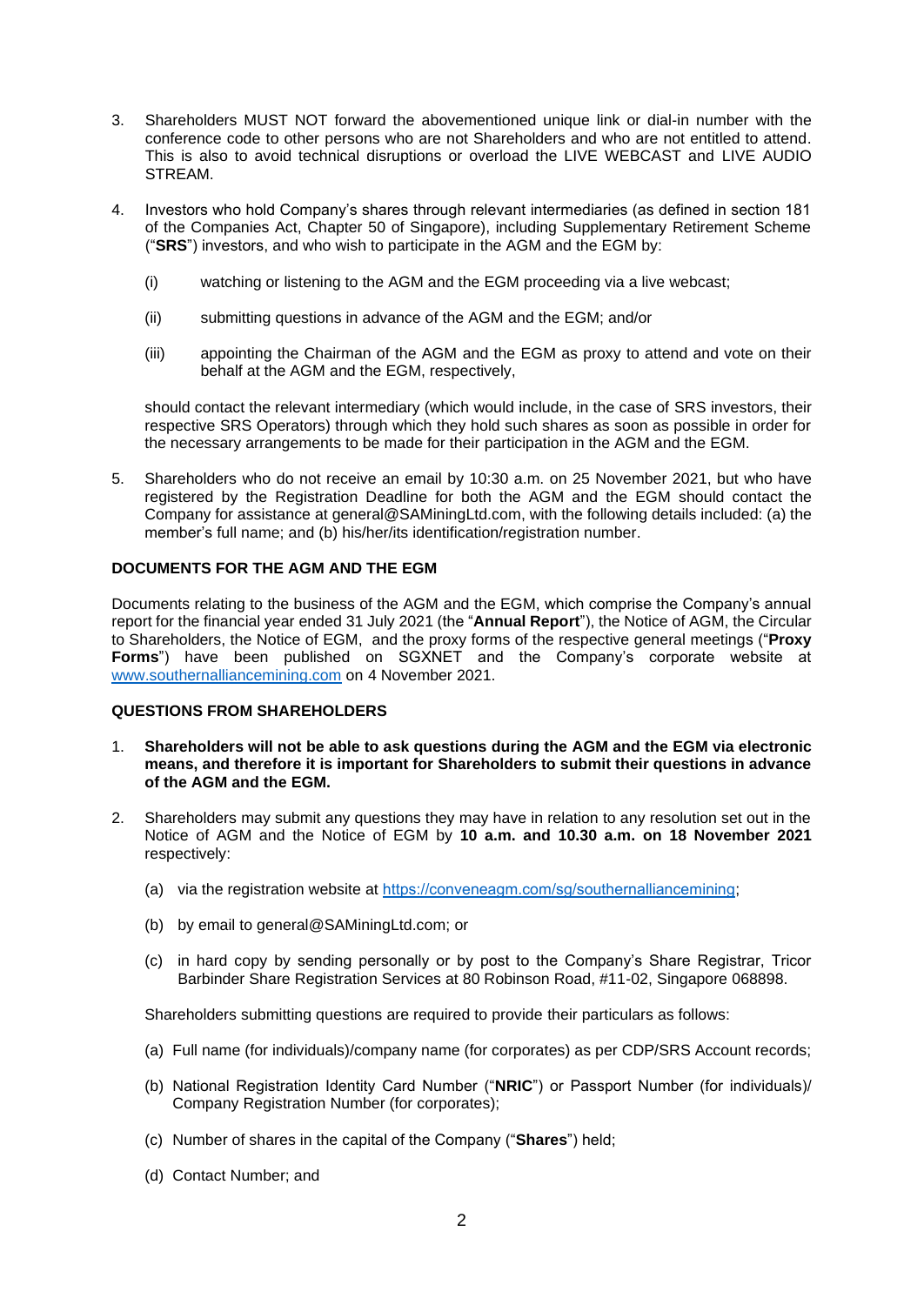- (e) Email Address.
- 3. The Company will endeavour to provide responses to substantial queries and relevant comments from Shareholders relating to the agenda of the AGM and the EGM prior to the AGM and the EGM via electronic means. The responses from the Board and management of the Company shall thereafter be published on SGXNET and the Company's corporate website at [www.southernalliancemining.com,](file:///C:/Users/CEWong/AppData/Local/Microsoft/Windows/INetCache/Content.Outlook/ADPPLA0I/www.southernalliancemining.com/) together with the minutes of the AGM and the EGM, within one (1) month after the conclusion of the AGM and the EGM.

### **PROXY VOTING**

- 1. **Voting at the AGM and the EGM is by proxy ONLY. Please note that Shareholders will not be able to vote through the LIVE WEBCAST and LIVE AUDIO STREAM and can only vote with their Proxy Forms which are required to be submitted in accordance with the following paragraphs.**
- 2. Shareholders who wish to vote on the resolutions at the AGM and the EGM must appoint the Chairman of the AGM and the EGM as their proxy by completing the respective Proxy Form for the AGM and the EGM. Shareholders appointing the Chairman of the Meetings as proxy must give specific instructions as to his/her/its manner of voting, or abstentions from voting, in the Proxy Forms, failing which the appointment will be treated as invalid.
- 3. The instrument appointing the Chairman of the AGM and the EGM as proxy (the Proxy Forms) together with the power of attorney of other authority (if any) under which it is signed, or a notarial certified copy, must be submitted to the Company in the following manner:
	- (a) if submitted by post, be deposited at the office of the Company's Share Registrar, Tricor Barbinder Share Registration Services at 80 Robinson Road, #11-02, Singapore 068898; or
	- (b) if submitted electronically, be submitted via email to the Company's Share Registrar, Tricor Barbinder Share Registration Services at [sg.is.proxy@sg.tricorglobal.com,](mailto:ixbiopharma-agm@complete-corp.com.sg)

in any case, not later than 10.00 a.m. and 10.30 a.m. on 23 November 2021 respectively (being 72 hours before the time fixed for the AGM and the EGM) and in default the Proxy Forms for the AGM and the EGM shall not be treated as valid.

- **4. In view of the current Covid-19 situation and the related safe distancing measures which may make it difficult for members to submit completed Proxy Forms by post, members are strongly encouraged to submit completed Proxy Forms electronically via email as early as possible, to enable your vote(s) to be counted, and to follow all government guidance and requirements.**
- 5. SRS Investors who wish to appoint the Chairman of the AGM and the EGM as their proxy should approach their respective agent banks to submit their votes no later than 10.00 a.m. and 10.30 a.m. on 16 November 2021 respectively, being seven (7) working days before the date of the AGM and the EGM. SRS Investors should not directly appoint the Chairman as proxy to direct the vote. The Proxy Form is not valid for use by SRS Investors and shall be ineffective for all intents and purposes if used or purported to be used by them.

As the COVID-19 situation continues to evolve, the Company is closely monitoring the situation, including any precautionary measures which may be required or recommended by government agencies to minimise the risk of community spread of COVID-19. **Shareholders should note that the Company may be required (including at short notice) to make further changes to its AGM and the EGM arrangements as the situation evolves, and Shareholders are advised to keep abreast of any such changes as may be announced by the Company as may be made from time to time on SGXNET***.*